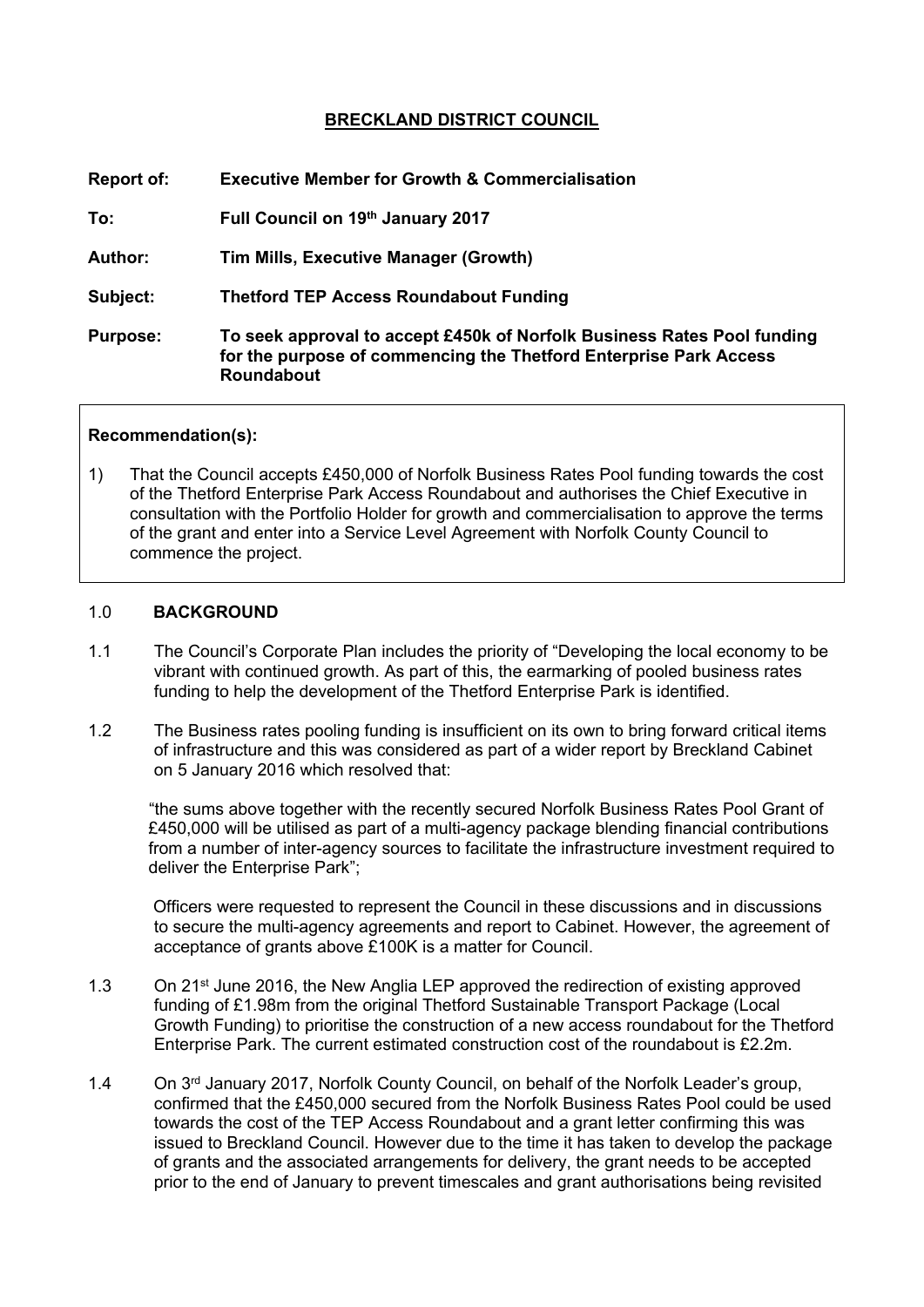1.5 Discussions have taken place with Norfolk County Council's Infrastructure and Economic Growth Team, who have provided an estimated cost and outline project timescale plan to design, obtaining planning permission and oversee the construction of the TEP Access Roundabout. An estimated £119k of the £450k would be allocated for this purpose with the balance going to support the roundabout construction costs not met through the funding outlined in paragraph 1.3.

## 2.0 **OPTIONS**

- 2.1 Option 1 to accept £450,000 of Business Rates Pool funding towards the cost of the Thetford Enterprise Park Access Roundabout project and authorise the Chief Executive to enter into a Service Level Agreement with Norfolk County Council to commence the project.
- 2.2 Option 2 to refuse the Business Rates Pool funding and not proceed with the project.

## 3.0 **REASONS FOR RECOMMENDATION(S)**

- 3.1 Investment to assist unlocking the Thetford Enterprise Park employment site provides the opportunity to create significant additional employment for Greater Thetford.
- 3.2 The confirmation of the availability of Business Rates Pool monies allows the design of the roundabout to commence immediately although the first claim will not be made until April 2018. It also ensures that there is adequate finance to fully fund the construction of the roundabout. The £1.98m from the Thetford Transport Fund is not available to draw down until the 2018-19 financial year onwards.
- 3.3 The Thetford Enterprise Park employment site is not currently commercially viable to take forward due to a number of site constraints. The provision of an access roundabout will improve the viability of the site towards securing a commercial developer.

## 4.0 **EXPECTED BENEFITS**

- 4.1 A Council priority is "developing the local economy to be vibrant with continued growth". The 44 acre Thetford Enterprise Park employment site provides a major opportunity to attract employment growth to Greater Thetford and the wider Breckland District.
- 4.2 The employment site is expected to deliver between 1,500 and 2,500 jobs and given its location within the Cambridge Norwich Tech Corridor, provides additional opportunities to attract higher knowledge/skills companies across a range of tech sectors.
- 4.3 The employment site has the potential to house a new Innovation and Skills Centre for Breckland which could form a centrepiece to the transformation of Breckland's economy and education provision.

## 5.0 **IMPLICATIONS**

## 5.1 **Carbon Footprint / Environmental Issues**

5.1.1 It is the opinion of the Report Author that there are no direct implications of accepting the grant. However the construction of the roundabout itself has carbon and environmental implications which will be the responsibility of Norfolk County Council as project managers and who have relevant policies in place.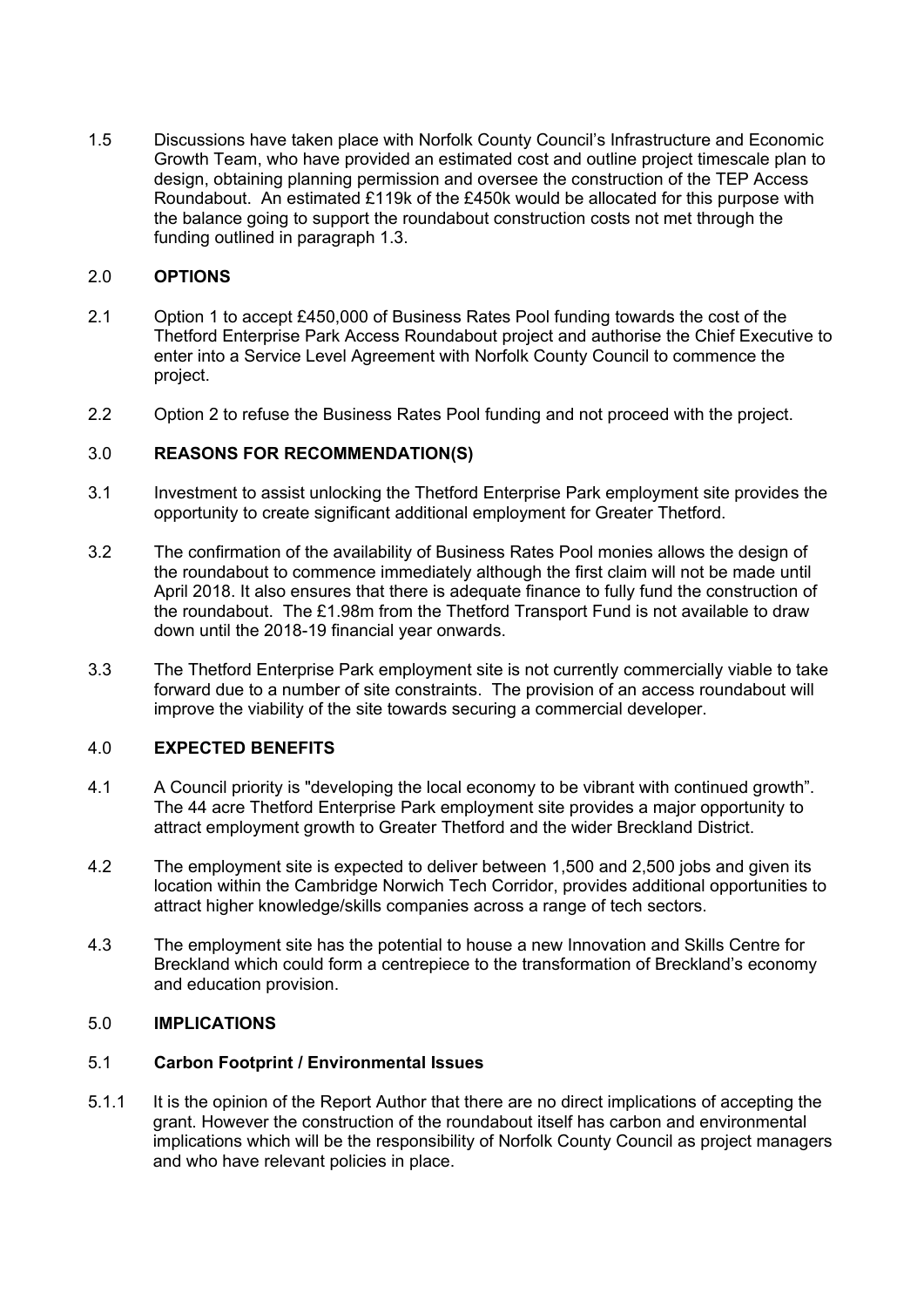## 5.2 **Constitution & Legal**

5.2.1 Local Authorities have the statutory authority to accept grant funding. The authority to accept grants over £100,000 rests with the Council.

## 5.3 **Contracts**

- 5.3.1 It is our intention to enter into a Service Level Agreement with Norfolk County Council for them to design, obtaining planning permission and oversee the construction of the TEP Access Roundabout.
- 5.3.2 The current intention is that the balance of the roundabout monies would be drawn down by Norfolk County Council directly from Local Growth Funding.

## 5.4 **Corporate Priorities**

5.4.1 "Developing the local economy to be vibrant with continued growth"

# 5.5 **Financial**

- 5.5.1 £450k would be accepted from the Norfolk Business Rates Pool towards the project.
- 5.5.2 A maximum of £1.98m is available from Local Growth Funding to fund the balance of the project. The current intention is that the balance of the required Roundabout funding would be drawn down by Norfolk County Council directly from Local Growth Funding and would not have to be routed through Breckland Council.
- 5.5.3 The TEP Access Roundabout has a total estimated cost of £2.2m. Any allocation of the Local Growth Funding not required will be returned to the Thetford Sustainable Transport Fund.
- 5.5.4 If the full project did not proceed, the potential abortive costs (which would be incurred by the NCC project team) are estimated to be approximately £83,000.

## 5.6 **Reputation**

- 5.6.1 Based on current estimates, there is adequate funding available for the project.
- 5.6.2 The Thetford Enterprise Park employment site has been stalled for a number of years following the collapse of the supermarket led scheme.

# 5.7 **Risk Management**

- 5.7.1 A full risk register will be constructed and managed for the project. This will form part of the project's monitoring process.
- 5.7.2 The major risks on a project of this nature are budget overspends and time delays. The undertaking of detailed design and permissions prior to the majority of the funding for construction becoming available in 2018/19 will reduce these risks.
- 5.7.3 The use of the expertise of Norfolk County Council to undertake the design, permissions, procurement and contract management ensures the necessary type and level of resource is available to deliver and mitigates procurement and project management risks.

# 5.8 **Stakeholders / Consultation / Timescales**